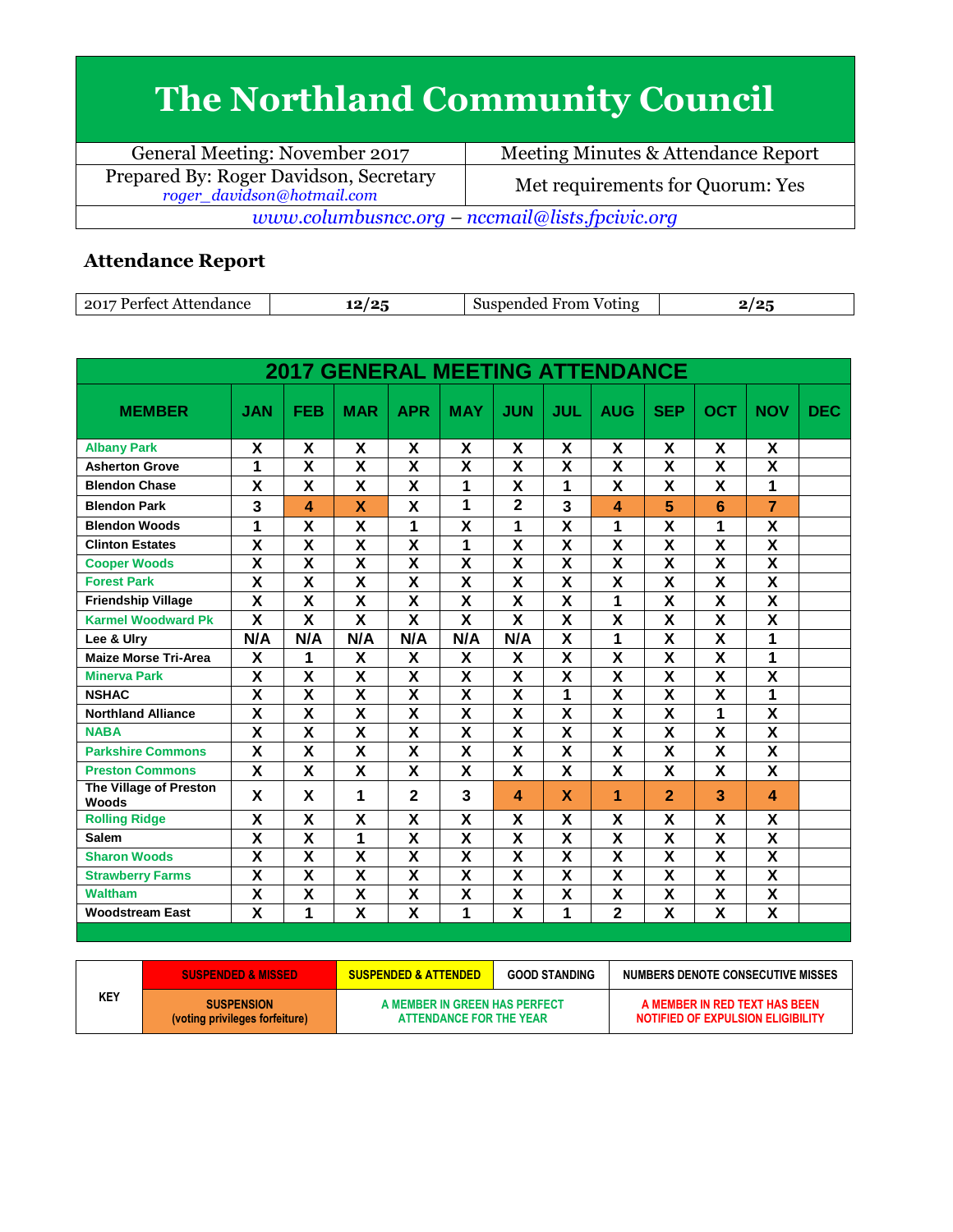| <b>Roll Call</b>                                                                                | Roll was taken. See above chart for details.                                                                                                                                                                                                                                                                                                                                                                                                                                                                                                                                                                                                                                                                                                                                                                                                                                                                                                                                                                                                                                                                                                                                    |  |  |  |
|-------------------------------------------------------------------------------------------------|---------------------------------------------------------------------------------------------------------------------------------------------------------------------------------------------------------------------------------------------------------------------------------------------------------------------------------------------------------------------------------------------------------------------------------------------------------------------------------------------------------------------------------------------------------------------------------------------------------------------------------------------------------------------------------------------------------------------------------------------------------------------------------------------------------------------------------------------------------------------------------------------------------------------------------------------------------------------------------------------------------------------------------------------------------------------------------------------------------------------------------------------------------------------------------|--|--|--|
|                                                                                                 | <b>Liaison Reports</b>                                                                                                                                                                                                                                                                                                                                                                                                                                                                                                                                                                                                                                                                                                                                                                                                                                                                                                                                                                                                                                                                                                                                                          |  |  |  |
| <b>Columbus Fire Department</b><br>Station 24                                                   | No report<br>$\bullet$                                                                                                                                                                                                                                                                                                                                                                                                                                                                                                                                                                                                                                                                                                                                                                                                                                                                                                                                                                                                                                                                                                                                                          |  |  |  |
| <b>Columbus Police Department</b><br>Officer Scott Clinger<br><b>CRT Officer Bill Marshall</b>  | New change for 6 <sup>th</sup> precinct will be getting a new liaison, Eric<br>$\bullet$<br>Jones. He is an existing liaison coming from the 13 <sup>th</sup><br>precinct.<br>Coordinators meeting in December, going to meet at a<br>$\bullet$<br>restaurant again this year, Officer Clinger will make an<br>announcement.<br>Reported issue with parking on sidewalk along Vining Drive<br>$\bullet$<br>(over by Cleveland Avenue), especially in the evening.<br>Ramada Inn was purchased by U-Haul, going to use existing<br>$\bullet$<br>structure for storage. Bill Sperlazza has a meeting with them<br>on 11/9, meeting with Salem Civic on 11/28. U-Haul has<br>been invited to attend NCC Dev Committee December<br>meeting to present. The operator is reported to be a resident<br>of the Northland area.<br>Introduction of new CRT Officer Bill Marshall, will be taking<br>$\bullet$<br>over for Officer Ortega.<br><b>QUESTION</b> - Issues with truck parking behind WesBanco<br>$\bullet$<br>building, anything to be done? <b>ANSWER</b> – That is private<br>property and police cannot do anything with the trucks. The<br>property owner is responsible. |  |  |  |
| <b>City Attorney's Office</b><br><b>Bill Sperlazza</b>                                          | No report<br>$\bullet$                                                                                                                                                                                                                                                                                                                                                                                                                                                                                                                                                                                                                                                                                                                                                                                                                                                                                                                                                                                                                                                                                                                                                          |  |  |  |
| <b>City of Columbus Community Liaison</b><br>Chris Suel                                         | Chris has been in contact with representatives regarding<br>$\bullet$<br>issues from last month.<br>Reported issue with Sharron Woods neighborhood sign<br>$\bullet$<br>actually in Devonshire (on Alpine Drive west of Karl Road).<br>It's on the wrong side of Karl Road, how to go about getting<br>it moved. Chris will look into it.<br>Dave noticed in the study to use the grass shoulder between<br>$\bullet$                                                                                                                                                                                                                                                                                                                                                                                                                                                                                                                                                                                                                                                                                                                                                           |  |  |  |
| <b>FACT &amp; Consider Biking</b><br>David Roseman                                              | access road and SRS 161 for a shared bike path and then a<br>sidewalk on the other side.<br>Columbus Recreation and Parks have excess River Birch<br>$\bullet$<br>trees and would like to plant them in Columbus area parks,<br>let them or David know.                                                                                                                                                                                                                                                                                                                                                                                                                                                                                                                                                                                                                                                                                                                                                                                                                                                                                                                         |  |  |  |
| <b>Columbus Public Library Liaison</b><br>Andrea Villanueva (Northern Lights Branch<br>Manager) | Both Northern Lights and Karl Road Branches are the<br>$\bullet$<br>highest for reading buddies and homework help for kids.<br>The Columbus Metropolitan Library Foundation just had<br>$\bullet$<br>their 25 <sup>th</sup> anniversary "Celebration of Learning" event and<br>raised over \$750,000.<br>Northern Lights Branch changed hours temporarily, closing<br>$\bullet$<br>at 8:00 PM instead of 9:00 PM due to security issues, seems<br>to have helped but not sure if it will be permanent or not.<br><b>QUESTION</b> Do you and Karl Road carry the Northland<br>News? ANSWER Yes we do, but not sure how many copies<br>though.                                                                                                                                                                                                                                                                                                                                                                                                                                                                                                                                    |  |  |  |
| <b>Northland Area Business Association</b><br>Dave Cooper                                       | Year-end meeting will be 2 <sup>nd</sup> Tuesday (12 <sup>th</sup> ) of December;<br>$\bullet$<br>will have the installation of officers, a quest speaker and a<br>Christmas gathering at Day's Inn.<br>Meetings with George, Emmanuel and others regarding 161<br>$\bullet$<br>Task Force.<br>Had to cancel last cleanup due to weather. But we<br>$\bullet$<br>accomplished a lot this year and Keep Columbus Beautiful<br>was happy with what got done this year.                                                                                                                                                                                                                                                                                                                                                                                                                                                                                                                                                                                                                                                                                                            |  |  |  |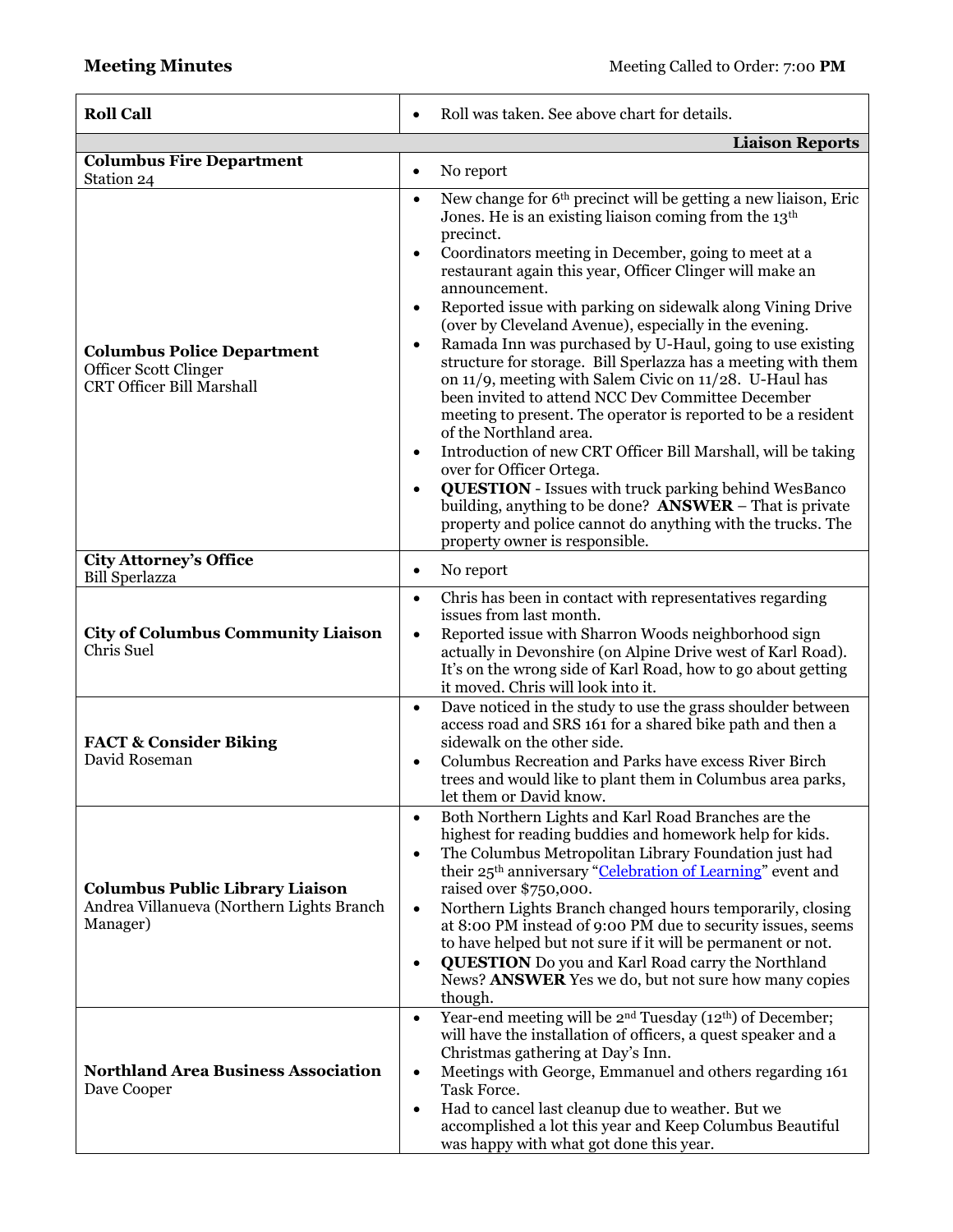|                                                                                                                   | Lot of activity in the community regarding property selling<br>$\bullet$                                                                                                                                                                                                                                                                                                                                                                                                                                                                                                                                                                                                                                                                                                                                                                                                                                                                                                                                                                                                                                                                                                                                                                                                                                 |  |  |  |
|-------------------------------------------------------------------------------------------------------------------|----------------------------------------------------------------------------------------------------------------------------------------------------------------------------------------------------------------------------------------------------------------------------------------------------------------------------------------------------------------------------------------------------------------------------------------------------------------------------------------------------------------------------------------------------------------------------------------------------------------------------------------------------------------------------------------------------------------------------------------------------------------------------------------------------------------------------------------------------------------------------------------------------------------------------------------------------------------------------------------------------------------------------------------------------------------------------------------------------------------------------------------------------------------------------------------------------------------------------------------------------------------------------------------------------------|--|--|--|
|                                                                                                                   | and new tenants.                                                                                                                                                                                                                                                                                                                                                                                                                                                                                                                                                                                                                                                                                                                                                                                                                                                                                                                                                                                                                                                                                                                                                                                                                                                                                         |  |  |  |
| <b>Round Table Discussion</b><br><b>COTA CMAX presentation</b><br>Danni Palmore<br>Matt Selhorst<br>Jack Sandidge | <b>Selected Discussions</b><br>$\underline{\text{CMAX}}$ is opening Jan 1st 2018, working to button up new<br>$\bullet$<br>shelters, some are already done, but working to finish the<br>rest.<br>The first week will feature free fares.<br>$\bullet$<br>There will be some Grand Opening Ceremony events<br>$\bullet$<br>Jan 6 <sup>th</sup> , COTA will be having family fun day, not sure<br>where the location will be.<br>Jan 17th, Grand Opening Ceremony at the new transit<br>$\circ$<br>center on Cleveland off 161.<br>COTA will be doing some extensive outreach with the<br>٠<br>communities to let them know what is going on.<br>Will be new park and ride lot near Northern Lights area.<br>$\bullet$<br><b>QUESTION</b> Is COTA asking for fare increase? ANSWER It<br>$\bullet$<br>is being discussed.<br>Issue with new bus stop on Cleveland Avenue at Blendon<br>$\bullet$<br>Woods, reflecting car headlights from southbound traffic<br>causing an issue with traffic trying to pull out.                                                                                                                                                                                                                                                                                         |  |  |  |
|                                                                                                                   | It would be nice if there could be more special event mass<br>$\bullet$<br>transportation involvement for things like the marathon that<br>takes place earlier in the day so that people could take a bus<br>to the event instead of having to drive.                                                                                                                                                                                                                                                                                                                                                                                                                                                                                                                                                                                                                                                                                                                                                                                                                                                                                                                                                                                                                                                    |  |  |  |
|                                                                                                                   | <b>NCC Officer Reports</b>                                                                                                                                                                                                                                                                                                                                                                                                                                                                                                                                                                                                                                                                                                                                                                                                                                                                                                                                                                                                                                                                                                                                                                                                                                                                               |  |  |  |
| <b>Treasurer</b><br><b>Felix Quachey</b>                                                                          | Report as distributed.<br>$\bullet$<br><b>QUESTION</b> How many associations have not paid their<br>$\bullet$<br>dues? ANSWER Think it's two, but will check.                                                                                                                                                                                                                                                                                                                                                                                                                                                                                                                                                                                                                                                                                                                                                                                                                                                                                                                                                                                                                                                                                                                                            |  |  |  |
| <b>Secretary</b><br><b>Roger Davidson</b>                                                                         | No report<br>$\bullet$                                                                                                                                                                                                                                                                                                                                                                                                                                                                                                                                                                                                                                                                                                                                                                                                                                                                                                                                                                                                                                                                                                                                                                                                                                                                                   |  |  |  |
| <b>Vice President</b><br>Alicia Ward                                                                              | Holiday meeting restaurant options: Dec 5th at 6:30 PM<br>$\bullet$<br>Jeddo Kabab - buffet for \$17 per person-6 votes<br>$\circ$<br>Udipi Cafe at Beechcroft - $15\%$ discount, vegan $-1$ vote<br>$\circ$<br>Fujiyama Steak House of Japan - 30% discount – 10<br>$\circ$<br>votes<br>El Ranchero Alegre on Cleveland Ave, no discount.<br>$\circ$<br>Fujiyama Steak House of Japan (5755 Cleveland Avenue)<br>won the vote, meeting will be there Dec 5 <sup>th</sup> at 6:30 PM.                                                                                                                                                                                                                                                                                                                                                                                                                                                                                                                                                                                                                                                                                                                                                                                                                    |  |  |  |
| <b>President</b><br><b>Emmanuel Remy</b>                                                                          | Opportunity to meet with Steve Francis, Chief Diversity<br>Officer for the City of Columbus and discussed his role and<br>opportunities to make the departments more diverse.<br>Presentation for affordable housing committee to the<br>$\bullet$<br>Columbus Realtors about what is going on in Northland as it<br>relates to what is going on in affordable housing.<br>Fran Ryan was inducted into Columbus Hall of Fame early<br>$\bullet$<br>last month.<br>Opportunity to attend Battelle first responder meeting at<br>$\bullet$<br>their West Jefferson facility.<br>Met with CEA (Columbus Education Association) President<br>$\bullet$<br>Tracy Johnson about opportunity to pick a new<br>superintendent, very unlikely they will be able to fill that role<br>mid-year, so will probably have an interim superintendent.<br>Will be speaking tomorrow at the open house at <b>Huntington</b><br>Gateway Center (old Meijer store along Cleveland Avenue).<br>Working with Morgan Hughes regarding "Save the Crew",<br>$\bullet$<br>asked Ken Gilbert to draft a letter of support for this effort.<br>Steve Winiecki motioned and John Kirkpatrick seconded a<br>motion to endorse a letter of support which passed.<br>Town Hall meeting Nov 16th at 7:00 PM at the Crew<br>٠<br>Stadium. |  |  |  |